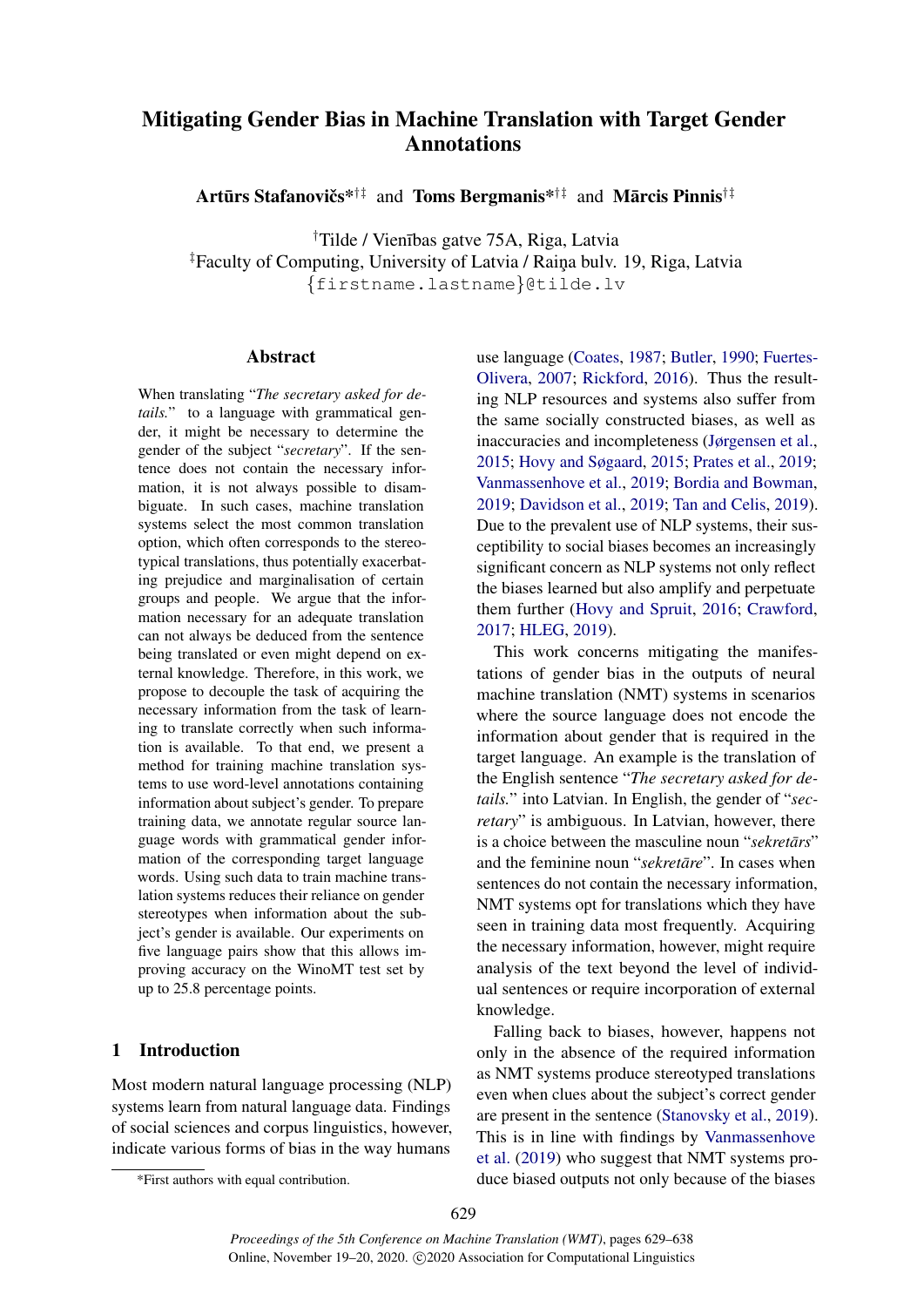present in data but also due to their tendency to exacerbate them.

To provide means for incorporation of external and explicit gender information, we propose a method for training NMT systems to use wordlevel gender annotations. To prepare training data, we project grammatical gender information of regular target language words onto the corresponding source language words. Albeit in some cases redundant, we expect that the grammatical gender information contains a useful learning signal that helps narrowing down the lexical choice of the correct target translation. As a result, the NMT system learns to rely on these annotations when and where they are available. In particular, in experiments on five language pairs, we show that the methods proposed here can be used in tandem with off-the-shelf co-reference resolution tools to improve accuracy on the WinoMT challenge set [\(Stanovsky et al.,](#page-8-4) [2019\)](#page-8-4) by up to 25.8 percentage points.

## 1.1 Related work

Recent recommendations for ethics guidelines for trustworthy AI recommend removing socially constructed biases at the source, the training data, prior to model training [\(HLEG,](#page-7-8) [2019\)](#page-7-8). An example of work on debiasing training data is [Zhao et al.](#page-8-5) [\(2018\)](#page-8-5) where authors identified sentences containing animate nouns and changed their grammatical gender to the opposite. [Zmigrod et al.](#page-9-0) [\(2019\)](#page-9-0) take it further by ensuring that not only the animate nouns but also the rest of the sentence is reinflected from masculine to feminine (or vice-versa), thus preserving the morpho-syntactic agreement of the whole sentence. The applicability of this line of work is still to be established as reinflecting sentences with co-references or pairs of parallel sentences in NMT pose an additional challenge.

A different take on addressing gender biases in NMT outputs is the work on alternative generation: given a gender-ambiguous source sentence and its translation, provide an alternative translation using the opposite gender. [Habash et al.](#page-7-9) [\(2019\)](#page-7-9) approach this as a gender classification and reinflection task for target language sentences to address the first person singular cases when translating from English into Arabic. [Bau et al.](#page-6-1) [\(2018\)](#page-6-1) analyze trained NMT models to identify neurons that control various features, including gender information, that are used to generate the target sentence. In practice, however, such solutions are limited to simple source sentences where only one alternative in the target language is possible.

A complementary approach is addressing gender bias in NMT as a problem of domain mismatch. When translating TED talks, [Michel and Neubig](#page-7-10) [\(2018\)](#page-7-10) propose to adapt the NMT model for each speaker's attributes, thus also implicitly addressing previously poorly translated first-person singular cases. [Saunders and Byrne](#page-8-6) [\(2020\)](#page-8-6) describe methods for NMT model adaptation using a handcrafted gender-balanced dataset and a translation re-scoring scheme based on the adapted models.

The closest line of work to ours is the work on the incorporation of external gender information in the NMT input. [Elaraby et al.](#page-7-11) [\(2018\)](#page-7-11) and [Van](#page-8-7)[massenhove et al.](#page-8-7) [\(2018\)](#page-8-7) prepend training data sentences with speaker gender information to improve spoken language translation when translating into languages with grammatical gender. [Moryossef](#page-7-12) [et al.](#page-7-12) [\(2019\)](#page-7-12) undertakes a similar approach at the inference time using phrases (e.g. *"she said:"*) that imply the speaker's gender. The methods proposed in this work differ from the previous work in terms of annotation granularity: we propose to use token level annotations, while the previous work used one annotation per sentence. As our training data annotations are solely based on grammatical gender, preparing them does not require any external gender information. Thus our approach is also simpler in terms of training data preparation compared to the previous work [\(Elaraby et al.,](#page-7-11) [2018;](#page-7-11) [Vanmassenhove et al.,](#page-8-7) [2018\)](#page-8-7).

Social Impact We propose methods to mitigate the manifestations of gender bias in the outputs of NMT. Specifically, these methods provide explicit means to incorporate information about subjects referential or social gender in NMT, thus reducing gender-based stereotyping when translating into languages which encode for grammatical gender in animate nouns. An example of a use case and a beneficiary group is the translation of occupational nouns into languages which mark gender and people for whom stereotypes of their profession do not align with their gender. While these methods can relieve gender-based representational harms by reducing stereotyped translations, they, unfortunately, provide no means for better representation of non-binary gender identities.

#### 2 Methods

When translating from languages without grammatical gender to languages with grammatical gender,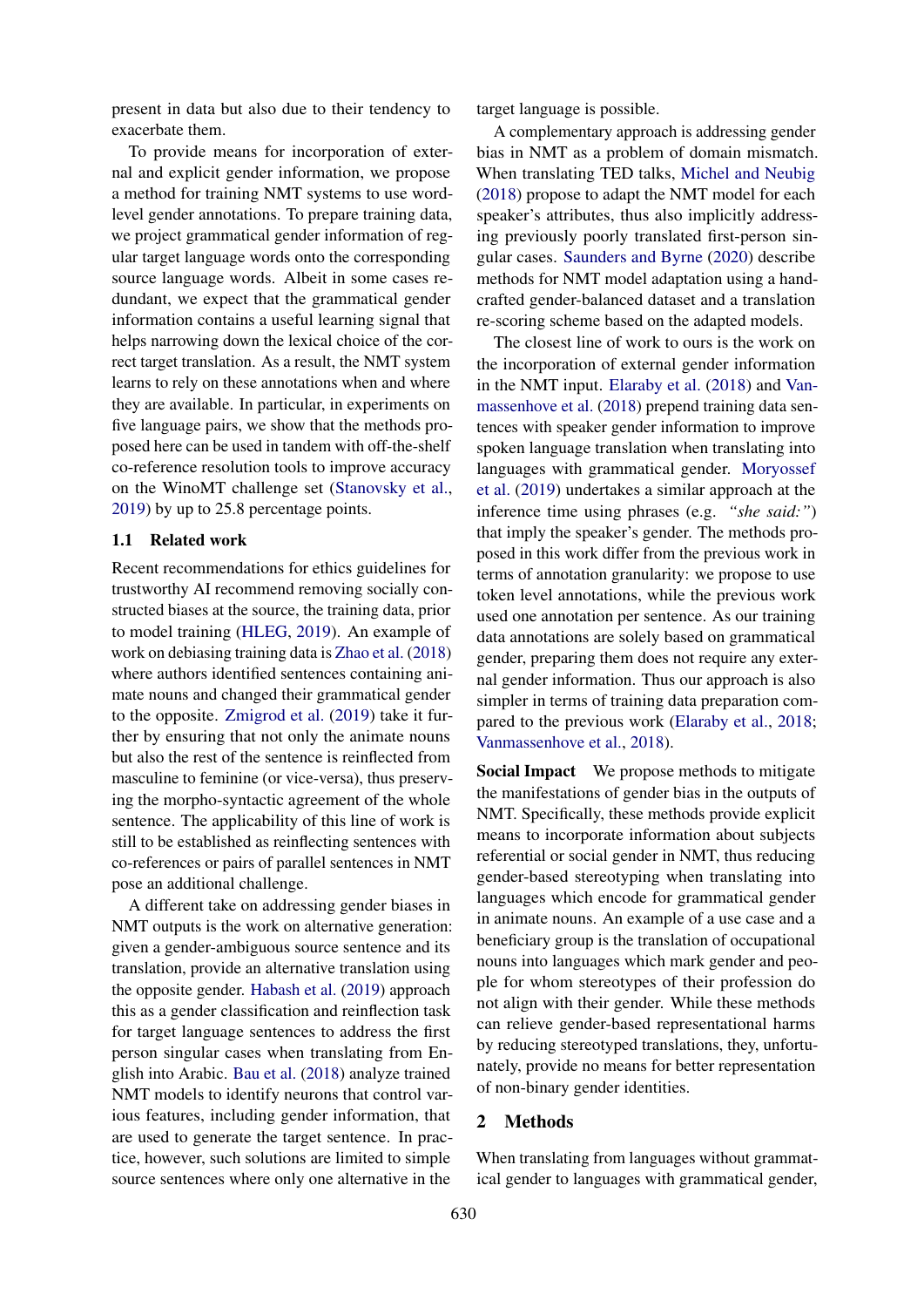<span id="page-2-0"></span>

Figure 1: Illustration of target to source projections of grammatical gender annotations. Sample sentences taken from the English-Latvian development set of the WMT2017 News Translation Task.

certain words in the source sentence may not contain all the necessary information to produce an adequate and accurate translation. Examples are pronouns (e.g. *I, me, they, them, themselves*), animate nouns such as job titles and proper nouns such as names and surnames, which depending on the sentence context can be ambiguous and consequently can be translated poorly. Previous work has also shown that NMT systems are better at translating sentences that align with socially constructed gender stereotypes because they are more frequently seen in training data [\(Stanovsky et al.,](#page-8-4) [2019;](#page-8-4) [Prates et al.,](#page-8-1) [2019\)](#page-8-1).

To circumvent the degradation of NMT outputs due to 1) socially constructed biases and 2) absence of necessary information, we propose a method for training NMT systems to be aware of and use wordlevel target gender annotations (TGA). For training, we use data where regular source language words are annotated with the grammatical gender of their target language translations. We obtain such data by, first, morphologically tagging target language sentences to obtain information about their grammatical gender—F for feminine, M for masculine, N for neuter, and U for cases where grammatical gender is unavailable. Then, we use word-level statistical alignments to project this information from the target language to the source language words (see Figure [1](#page-2-0) for an illustration). We use source-side factors [\(Sennrich and Haddow,](#page-8-8) [2016\)](#page-8-8) to integrate the projected annotations as an additional input stream of the NMT system. To ensure that the NMT systems are capable of producing adequate translations when gender annotations are not available—a frequently expected case at the test time—we apply TGA dropout. We do so by randomly replacing annotations for a random number of words with U.

While useful for animate nouns, such annotations might seem otherwise redundant because the majority of nouns in training data can be expected to be inanimate. However, for some inanimate nouns, the target language grammatical gender annotations can help narrowing down the lexical choice during training. An example is the translation of *"injury"* into Latvian, where "*injury*|F" would result in "*trauma*" while "*injury*|M" would correspond to "*ievainojums*". Besides disambiguating animate nouns, annotations also disambiguate the grammatical gender of pronouns, proper nouns. Furthermore, grammatical gender annotations also concern adjectives and verbs, which in some languages have to agree in gender with the nouns they describe. Consequently, we expect that during training the NMT model will learn to use these annotations, as they contain valuable information about words in the target sentence.

At inference time, we lean heavily on the observation that there the grammatical gender of animate nouns, pronouns, and proper nouns, and the intended referential gender coincide considerably. This is, however, a heuristic and not a rule (see [Hellinger and Motschenbacher](#page-7-13) [\(2015\)](#page-7-13) for counterexamples). Nevertheless, we assume that it is possible to use TGA in a referential sense of gender, thus injecting the NMT model with additional information about the subject's gender. Sources of such information can vary; in this paper, we showcase how to use TGA together with off-the-shelf co-reference resolution tools.

#### 2.1 Evaluation: WinoMT Test Suite

To measure the extent to which gender annotations reduce NMT systems' reliance on gender stereotypes, we use the WinoMT test suite [\(Stanovsky](#page-8-4) [et al.,](#page-8-4) [2019\)](#page-8-4). WinoMT builds on the previous work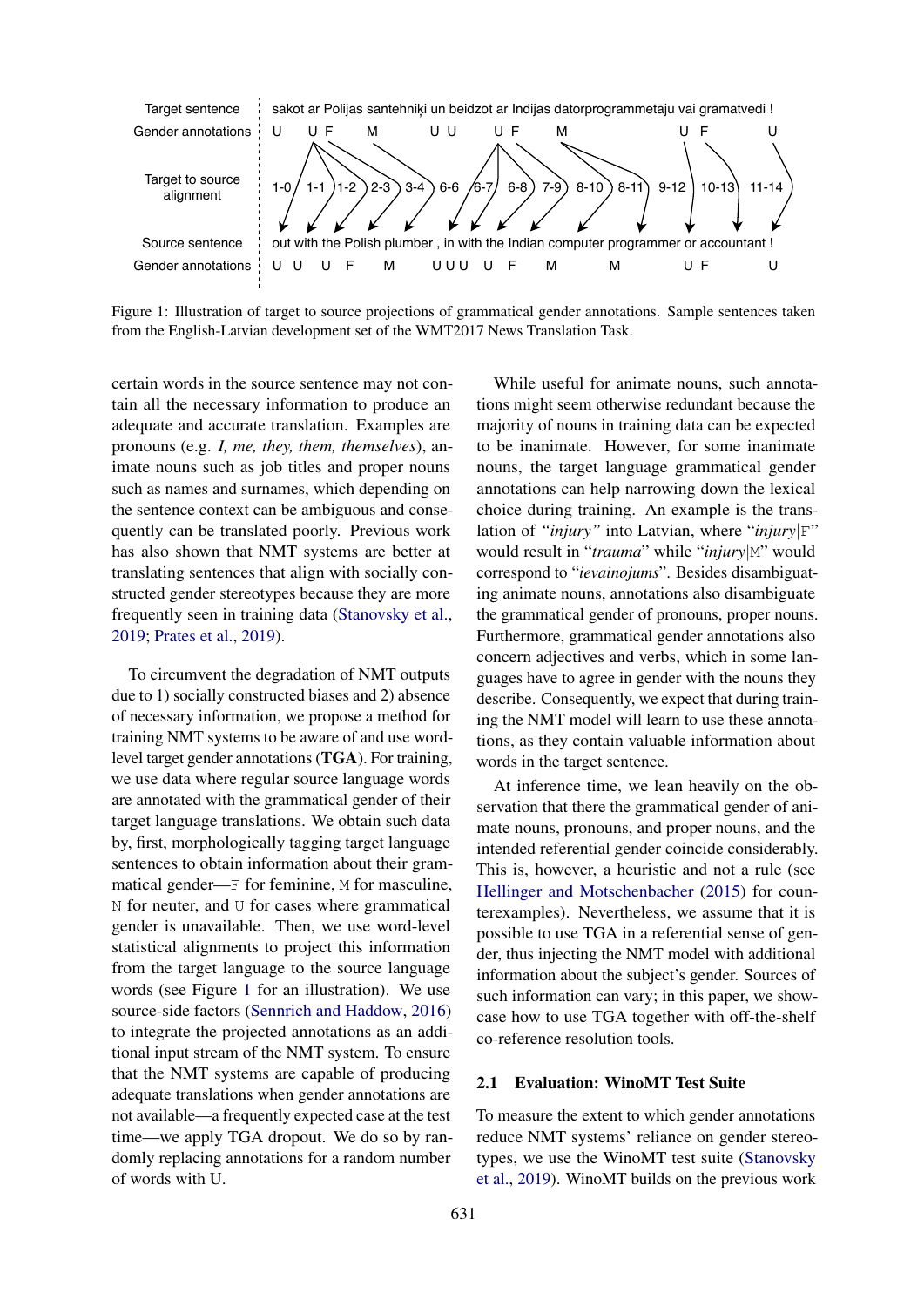<span id="page-3-1"></span>

Figure 2: WinoMT test suite translation process with TGA distilled from the output of automatic coreference resolution tool.

on addressing gender bias in co-reference resolution by combining Winogender [\(Rudinger et al.,](#page-8-9) [2018\)](#page-8-9) and WinoBias [\(Zhao et al.,](#page-8-5) [2018\)](#page-8-5) datasets in a test suite for automatic evaluation of gender bias in MT. All sentences in the WinoMT test set follow the Winograd Schema where anaphora resolution is required to find an antecedent for an ambiguous pronoun [\(Hirst,](#page-7-14) [1981\)](#page-7-14). In the case of datasets designed for evaluation of gender bias, the ambiguous pronoun refers to one of two entities which are referred to using titles of their professions. Professions and pronouns are chosen so that they either align with or diverge from the gender stereotypes of each profession as reported by the U.S. Bureau of Labor Statistics [\(Zhao et al.,](#page-8-5) [2018\)](#page-8-5).

WinoMT tests if the grammatical gender of the translation of an antecedent matches the gender of the pronoun in the original sentence. Testing is done by morphologically analysing the target translation and aligning it with the source sentence. The WinoMT test suite scores MT outputs using multiple metrics: **Accuracy** – the percentage of correctly translated antecedents,  $\Delta G$  – difference in  $F_1$  score between sentences with masculine and feminine antecedents,  $\Delta S$  – difference in accuracy between the set of sentences that either align with or diverge from the gender stereotypes of each profession. [Saunders and Byrne](#page-8-6) [\(2020\)](#page-8-6) also propose to report  $M$ : $F$  – ratio of translations using masculine and feminine antecedents.

## 3 Experimental Setting

Languages and Data In all our experiments, we choose one source language without grammatical gender and five Indo-European languages in which nouns have grammatical gender (see Table [1\)](#page-3-0). For all language pairs, we use training data from WMT news translation tasks. We do the necessary cleaning and filtering with Moses [\(Koehn et al.,](#page-7-15) [2007\)](#page-7-15) pre-processing tools. To see how TGA is affected by data size, we also use much larger EN-LV propri-

<span id="page-3-0"></span>

|              | Source | # Sent. | <b>News</b> Test |
|--------------|--------|---------|------------------|
| EN-DE        | WMT19  | 64.1M   | 2018             |
| EN-FR        | WMT15  | 39.1M   | 2015             |
| <b>EN-LV</b> | Tilde  | 22.7M   | 2017             |
| <b>EN-LV</b> | WMT17  | 4.5M    | 2017             |
| EN-LT        | WMT19  | 3.6M    | 2019             |
| <b>EN-RU</b> | WMT17  | 25.0M   | 2015             |

Table 1: Training data set source and size in millions of sentences prior to adding TGA.

etary data that we obtain from [Tilde Data Libarary](https://www.tilde.com/products-and-services/data-library) by combining all EN-LV parallel corpora. The proprietary data are pre-processed using the Tilde MT platform [\(Pinnis et al.,](#page-8-10) [2018\)](#page-8-10). Table [1](#page-3-0) summarizes training data source and size statistics prior to adding TGA. For all systems and language pairs, we use byte pair encoding (BPE) [\(Gage,](#page-7-16) [1994;](#page-7-16) [Sen](#page-8-11)[nrich et al.,](#page-8-11) [2016\)](#page-8-11) to prepare joint source and target language BPE sub-word vocabularies. We use 30K BPE merge operations and use a vocabulary threshold of 50.

NMT Systems We use the default configuration of the Transformer [\(Vaswani et al.,](#page-8-12) [2017\)](#page-8-12) NMT model implementation of the Sockeye NMT toolkit [\(Hieber et al.,](#page-7-17) [2020\)](#page-7-17). The exception is the use of source-side factors [\(Sennrich and Haddow,](#page-8-8) [2016\)](#page-8-8) with the dimensionality of 8 for systems using TGA, which changes the model's combined source embedding dimensionality from 512 to 520. We train all models using early stopping with patience of 10 based on their development set perplexity [\(Prechelt,](#page-8-13) [1998\)](#page-8-13).

Morphological Taggers The preparation of training data with TGA and WinoMT evaluation relies on the outputs of a morphological tagger. If the tagger produces biased outputs, the TGA annotations might become too noisy to be useful. Furthermore, a biased morphological tagger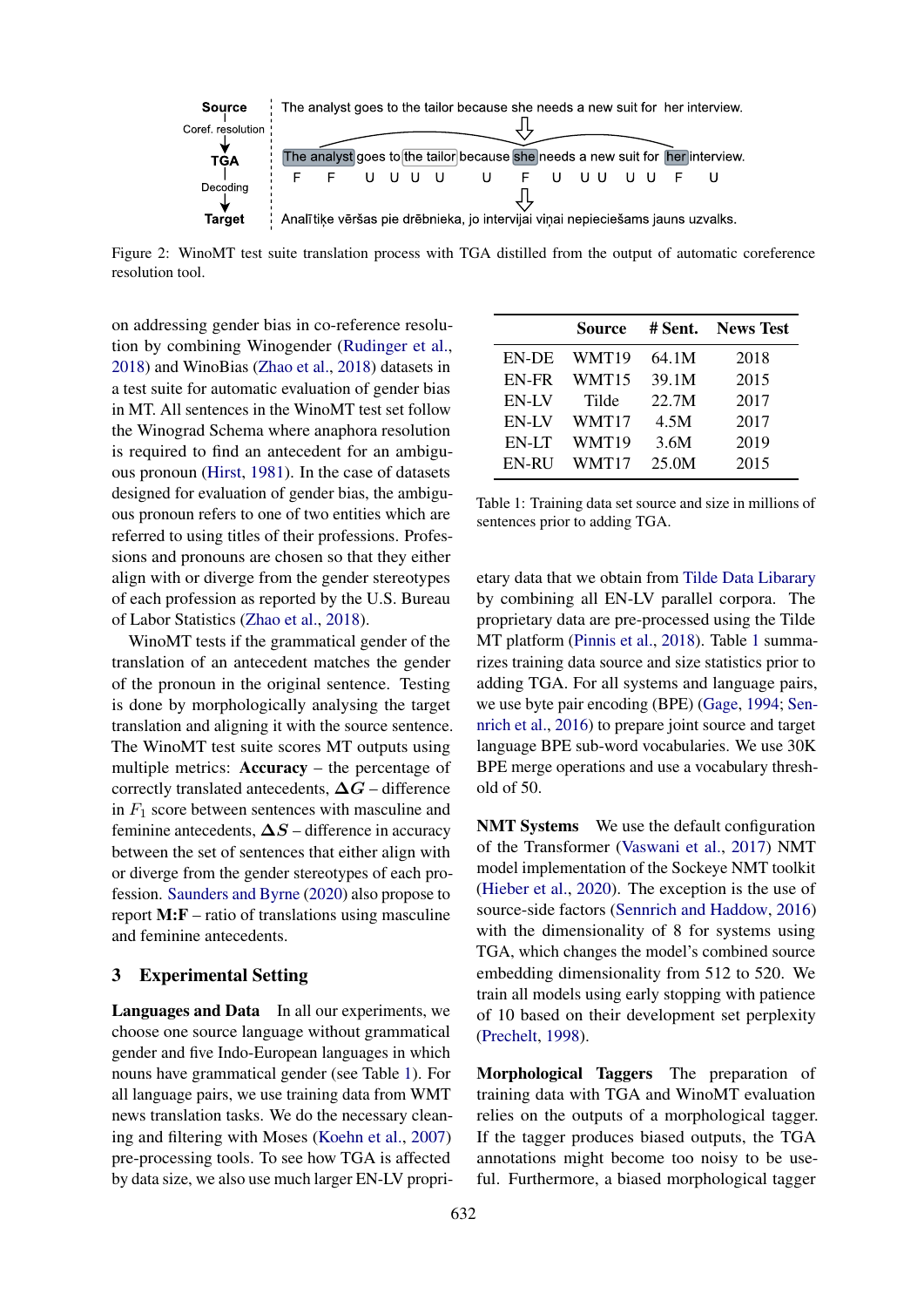<span id="page-4-2"></span>

| <b>Tagger</b>         | F1 masc. F1 fem. |      |  |
|-----------------------|------------------|------|--|
| Paikens et al. (2013) | 98.6             | 98.7 |  |
| Stanza                | 94.7             | 95.1 |  |
| <b>UDPipe</b>         | 92.5             | 92.4 |  |

Table 2: Performance of morphological taggers on gender feature classification evaluated on the Universal Dependencies test set.

could also render WinoMT evaluation unreliable. Thus we first benchmark several morphological taggers on grammatical gender feature classification. We use Latvian as a development language because of the availability of lexicon-based and datadriven morphological analysis tools. Specifically, we use the Universal Dependencies  $1$  test set to compare two data-driven tools – the Stanza toolkit [\(Qi et al.,](#page-8-14) [2020\)](#page-8-14) and UDPipe (Straka and Straková, [2017\)](#page-8-15). Additionally, we evaluate a dictionarybased morphological analyser and statistical tag- $ger<sup>2</sup>$  $ger<sup>2</sup>$  $ger<sup>2</sup>$  by [Paikens et al.](#page-7-18) [\(2013\)](#page-7-18). Table 2 gives F-1 scores on masculine and feminine feature tagging. Results indicate that none of the taggers exhibits salient bias in their tagging performance. As the only non-neural system yields better F-1 scores than the other two systems, we further compare Stanza and the tagger by [Paikens et al.](#page-7-18) [\(2013\)](#page-7-18) in their impact on BLEU and WinoMT metrics. Results indicated that the choice of the tagger does not have a notable effect on BLEU scores. In terms of WinoMT accuracy scores, the NMT system that was trained using TGA prepared with Stanza yields an accuracy that is about 3% better than the system using the tagger by [Paikens et al.](#page-7-18) [\(2013\)](#page-7-18). Thus, in all remaining experiments, we use the Stanza tagger as it provides pre-trained models for a wide range of languages.

TGA in Training Data Preparing training data with TGA requires statistical word alignments between words of source and target language sentences and a target language morphological tagger. To obtain word alignments, we use *fast align* [\(Dyer](#page-7-19) [et al.,](#page-7-19) [2013\)](#page-7-19). To obtain grammatical gender information of target language words, we use the Stanza morphological tagger. When training NMT systems with TGA, we combine two copies of the original training data: one where all source-side

factors are set to U and the other containing TGA.

TGA During Inference In training data, TGA annotate regular source language words with the grammatical gender information of corresponding target language words. We do not have access to the target language sentence during inference. Thus, we use co-reference resolution tools and extract the referential gender information from the source sentence instead. To do so, we first use co-reference resolution tools to obtain the co-reference graph. We then identify sub-graphs which contain gendered pronouns. Finally, we propagate the gender information within the graph and annotate the antecedents (see Figure [2\)](#page-3-1). We set the annotations for the remaining unannotated words to U.

We use neural co-reference resolution tools by AllenNLP<sup>[3](#page-4-3)</sup> [\(Lee et al.,](#page-7-20) [2017\)](#page-7-20) and Hugging Face<sup>[4](#page-4-4)</sup> (based on work by [Clark and Manning](#page-7-21) [\(2016\)](#page-7-21)). We refer to these systems as TGA AllenNLP and TGA HuggingFace respectively. We also report the performance of NMT with TGA, when TGA use oracle information directly taken from WinoMT datasets and refer to these as TGA Oracle.

Evaluation We evaluate general translation quality using the BLEU [\(Papineni et al.,](#page-8-16) [2002\)](#page-8-16) metric evaluated over WMT test sets. To calculate BLEU, we use SacreBLEU<sup>[5](#page-4-5)</sup> [\(Post,](#page-8-17) [2018\)](#page-8-17) on cased, detokenized data. Reference test sets are only preprocessed using Moses punctuation normalization script<sup>[6](#page-4-6)</sup>. We use the WinoMT test suite [\(Stanovsky](#page-8-4) [et al.,](#page-8-4) [2019\)](#page-8-4) to measure gender bias of our NMT systems.

## 4 Results and Discussion

Results from experiments evaluating gender bias using the WinoMT test suite are provided in Table [3.](#page-5-0) First, we observe that all baseline systems show a strong bias towards generating translations using masculine forms. The EN-RU baseline system is the most biased as it produces only one translation hypothesis with a feminine antecedent for every 8.4 hypotheses containing masculine antecedents. Meanwhile the EN-DE baseline system

<span id="page-4-0"></span><sup>1</sup>[https://github.com/](https://github.com/UniversalDependencies/UD_Latvian-LVTB)

<span id="page-4-1"></span>[UniversalDependencies/UD\\_Latvian-LVTB](https://github.com/UniversalDependencies/UD_Latvian-LVTB) <sup>2</sup><https://github.com/PeterisP/LVTagger>

<span id="page-4-4"></span><span id="page-4-3"></span><sup>3</sup><https://github.com/allenai/allennlp> <sup>4</sup>[https://github.com/huggingface/](https://github.com/huggingface/neuralcoref) [neuralcoref](https://github.com/huggingface/neuralcoref)

<span id="page-4-5"></span><sup>5</sup> SacreBLEU hash: [BLEU+case.mixed+numrefs.](BLEU+case.mixed+numrefs.1+smooth.exp+tok.13a+version.1.3.6) [1+smooth.exp+tok.13a+version.1.3.6](BLEU+case.mixed+numrefs.1+smooth.exp+tok.13a+version.1.3.6)

<span id="page-4-6"></span><sup>6</sup>[https://github.com/moses-smt/](https://github.com/moses-smt/mosesdecoder/blob/master/scripts/tokenizer/normalize-punctuation.perl) [mosesdecoder/blob/master/scripts/](https://github.com/moses-smt/mosesdecoder/blob/master/scripts/tokenizer/normalize-punctuation.perl)

[tokenizer/normalize-punctuation.perl](https://github.com/moses-smt/mosesdecoder/blob/master/scripts/tokenizer/normalize-punctuation.perl)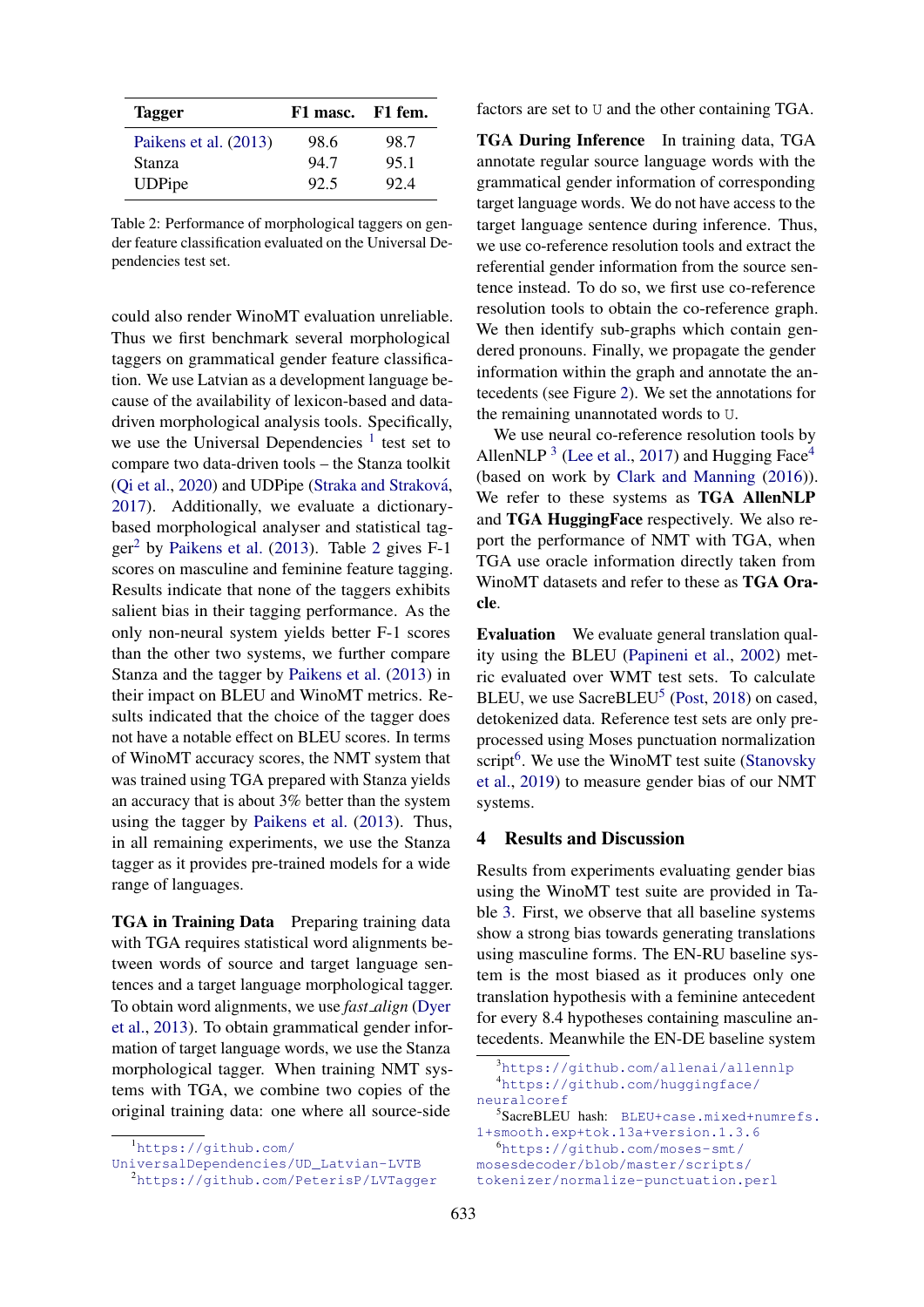<span id="page-5-0"></span>

|       | <b>WMT Data Systems</b>              |      |            |            |                |
|-------|--------------------------------------|------|------------|------------|----------------|
|       |                                      | Acc. | $\Delta G$ | $\Delta S$ | M: F           |
|       | <b>Baseline</b>                      | 66.7 | 10.2       | 14.4       | 2.6            |
| EN-DE | <b>TGA Oracle</b>                    | 89.0 | $-4.7$     | 1.7        | 1              |
|       | <b>TGA HuggingFace</b>               | 77.6 | $-0.1$     | 11.9       | 1.6            |
|       | <b>TGA AllenNLP</b>                  | 81.5 | $-2.0$     | 11.1       | 1.4            |
| EN-FR | <b>Baseline</b>                      | 48.6 | 29.8       | 11.8       | 5.5            |
|       | <b>TGA Oracle</b>                    | 81.5 | 1.4        | 2.8        | 1.2            |
|       | <b>TGA HuggingFace</b>               | 67.8 | 4.9        | 12.4       | $\overline{2}$ |
|       | <b>TGA AllenNLP</b>                  | 74.4 | 1.6        | 10.1       | 1.6            |
|       | <b>Baseline</b>                      | 27.9 | 26.0       | 9.6        | 3.9            |
|       | <b>TGA Oracle</b>                    | 42.7 | 15.9       | 10.3       | 2.9            |
|       | <b>TGA HuggingFace</b>               | 38.6 | 19.7       | 18.1       | 3.0            |
|       | <b>TGA AllenNLP</b>                  | 39.3 | 18.1       | 18.6       | 2.8            |
|       | <b>Baseline</b>                      | 38.0 | 32.6       | 6.5        | 5.9            |
|       | <b>TGA Oracle</b>                    | 52.8 | 15.2       | 4.0        | 2.7            |
| EN-LT | <b>TGA HuggingFace</b>               | 43.4 | 22.5       | 7.6        | 3.9            |
|       | <b>TGA AllenNLP</b>                  | 47.2 | 17.7       | 5.1        | 3.1            |
| EN-RI | <b>Baseline</b>                      | 32.3 | 37.7       | 14.1       | 8.4            |
|       | <b>TGA Oracle</b>                    | 55.9 | 10.6       | 14.0       | 2.5            |
|       | <b>TGA HuggingFace</b>               | 45.4 | 24.8       | 13.7       | 4.4            |
|       | <b>TGA AllenNLP</b>                  | 51.4 | 17.0       | 15.2       | 3.2            |
|       | <b>Proprietary Large Data System</b> |      |            |            |                |
|       |                                      | Acc. | $\Delta G$ | $\Delta$ S | M: F           |
|       | <b>Baseline</b>                      | 42.0 | 27.9       | 16.6       | 4.9            |
|       | <b>TGA Oracle</b>                    | 55.1 | 4.8        | 18.2       | 1.7            |
|       | <b>TGA HuggingFace</b>               | 46.2 | 13.5       | 24.1       | 2.6            |
|       | TGA AllenNLP                         | 49.9 | 10.8       | 23.1       | 2.3            |

Table 3: Results on WinoMT test suite.

is the least biased with the M:F ratio being much lower – 2.6 (see the last column of Table [3\)](#page-5-0). Our baseline systems for EN-DE, EN-FR and EN-RU language pairs, however, show comparable  $\Delta G$ and WinoMT accuracy results to those reported by [Stanovsky et al.](#page-8-4) [\(2019\)](#page-8-4) for several publicly available commercial systems. These results confirm that our baselines, although being strongly biased, are not unordinary.

Results from experiments using TGA with oracle gender information show an improvement in WinoMT accuracy and  $\Delta G$  for all language pairs (see Table [3](#page-5-0) TGA Oracle). These results demonstrate that when training MT systems to use TGA reduces their reliance on gender stereotypes when information about the subject's gender is available, proving the usefulness of methods proposed here. Despite the availability of oracle gender information, none of the systems is entirely bias-free or obtains 100% accuracy. Thus methods proposed here could be combined with others, such as those proposed by [Saunders and Byrne](#page-8-6) [\(2020\)](#page-8-6), to achieve further improvements.

Effect on BLEU As expected, using TGA with reference sentence grammatical gender annotations has a positive effect on BLEU, thus confirming our hypothesis why and how the NMT system learns to rely on TGA as an additional source of information during training (see Table [4\)](#page-6-2). It is equally important, however, that, when training NMT systems to use TGA, it does not degrade their performance when gender information is not necessary or is unavailable. Thus we test our systems for such cases by setting all TGA values to U and compare them to the baseline systems (see Table [4\)](#page-6-2). To test for statistically significant differences between the results of NMT systems we use pairwise bootstrap resampling [\(Koehn,](#page-7-22) [2004\)](#page-7-22) and significance threshold of 0.05. Results indicate no statistically significant differences between systems using uninformative TGA values and their baseline counterparts with an exception of results for EN-RU systems ( $\Delta$ 0.4 BLEU), which we find to be statistically significant.

Effect of Data Size To analyze gender bias and TGA performance depending on the quality and size of the training data, we use much larger EN-LV proprietary data (see Table [1\)](#page-3-0) to train productiongrade NMT systems and contrast them with EN-LV WMT data systems (see the two EN-LV sections in Table [3](#page-5-0) and Table [5\)](#page-6-3). First of all, we notice that although the large data baseline has higher WinoMT accuracy than the WMT data system, it has a similar  $\Delta G$ . Decomposing  $\Delta G$  as male and female grammatical gender F-1 scores (Table [5\)](#page-6-3), however, clarifies that, although similarly skewed, the large data baseline has higher F-1 scores than the WMT data baseline. Next, we note, that larger training data size has a positive effect on the system's ability to use TGA more effectively as the large data system using TGA has a greater improvement on the two metrics measuring bias –  $\Delta G$  and M:F<sup>[7](#page-5-1)</sup> than its WMT data counterpart relative to its baseline. These findings suggest that TGA is a method that is applicable not only in small data settings but also in large data settings, such as commercial systems, for which it is even more effective.

Plugging-in Co-reference Resolution Tools Finally, we experiment with TGA using gender information provided by two off-the-shelf co-reference resolution tools, AllenNLP and Hugging Face. Re-

<span id="page-5-1"></span> $\Delta S$  results are not reliable or comparable when M:F ratios are large or differ by a large value. See result section of [Saunders and Byrne](#page-8-6) [\(2020\)](#page-8-6) for more discussion.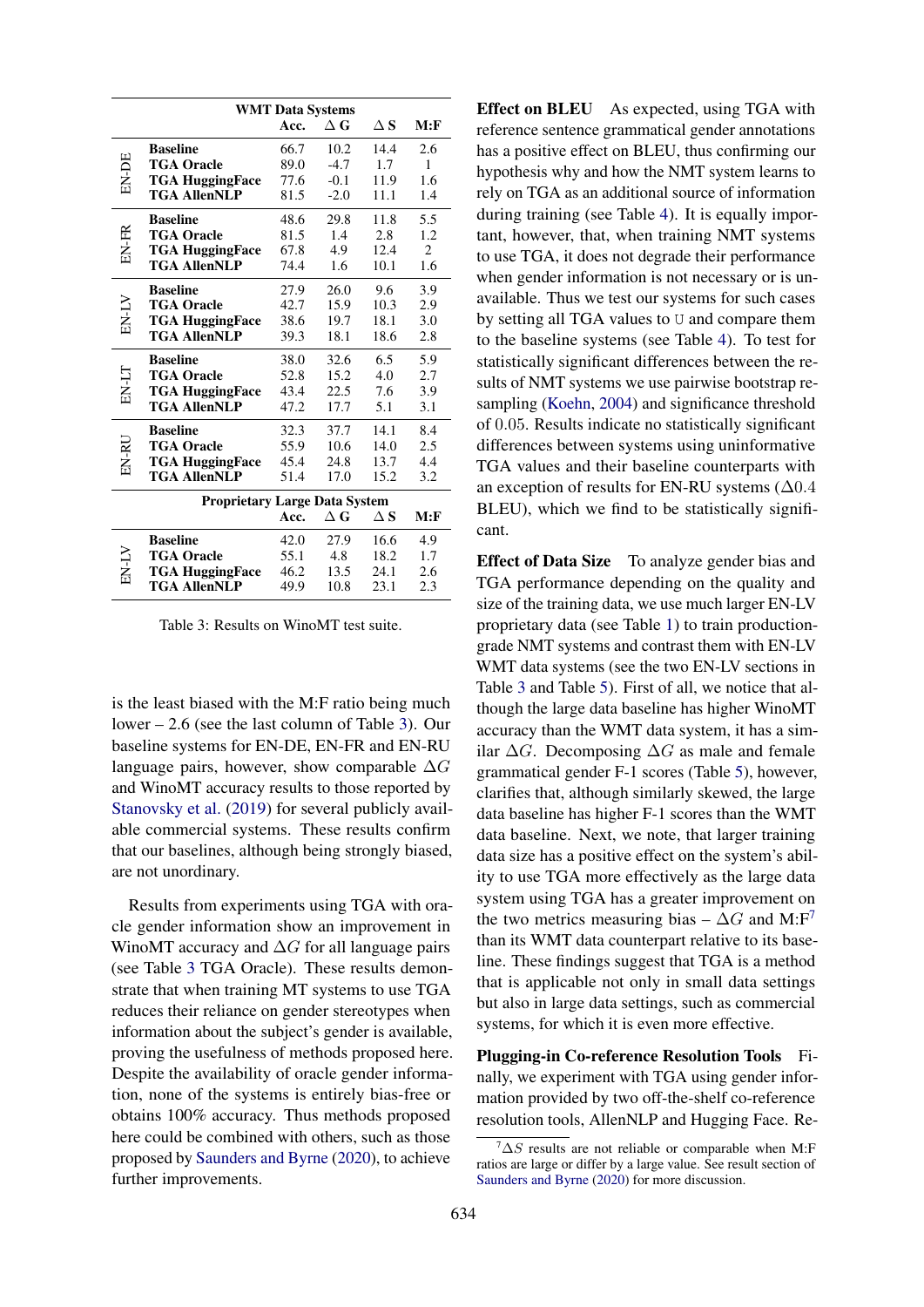<span id="page-6-2"></span>

|              | <b>Basline</b> |      | TGA All TGA= U |
|--------------|----------------|------|----------------|
| <b>EN-DE</b> | 45.4           | 49.5 | 45.3           |
| EN-FR        | 36.6           | 40.9 | 36.4           |
| <b>EN-LV</b> | 16.6           | 18.9 | 17.0           |
| EN-LT        | 14.8           | 16.6 | 14.7           |
| <b>EN-RU</b> | 27.1           | 31.6 | 26.7           |

Table 4: Comparison of test set performance measured in BLEU for Baseline systems and systems trained using TGA. TGA: performance when using reference sentence *grammatical gender* annotations. All TGA=U: performance when all annotations set to be unknown.

<span id="page-6-3"></span>

|                                      |                        | <b>Male</b>  |              |                            | Female       |              |
|--------------------------------------|------------------------|--------------|--------------|----------------------------|--------------|--------------|
|                                      | $F-1$                  | P            | R            | F-1                        | $\mathbf P$  | R            |
|                                      | <b>WMT Data System</b> |              |              |                            |              |              |
| <b>Baseline</b><br><b>TGA Oracle</b> | 47.2<br>58.5           | 48.3<br>56.0 | 61.3         | $46.2$   21.2<br>42.5 74.7 | 53.9         | 13.2<br>29.7 |
| <b>Proprietary Large Data System</b> |                        |              |              |                            |              |              |
| <b>Baseline</b><br><b>TGA Oracle</b> | 58.8<br>66.9           | 50.8<br>65.8 | 69.7<br>68.0 | 30.9<br>62.1               | 70.3<br>83.3 | 19.8<br>49.5 |

Table 5: Results of antecedent translation. Reporting grammatical gender F-1 score, precision (P) and recall (R) for EN-LV systems trained on WMT and proprietary large data.

sults show that using TGA with either of the tools outperforms baseline systems for all languages pairs. Furthermore, TGA with gender information provided by AllenNLP shows only a 4.5 to 7.1% drop in WinoMT accuracy compared to results when using TGA with oracle information. To put this in perspective, [Saunders and Byrne](#page-8-6) [\(2020\)](#page-8-6) required a handcrafted gender-balanced profession set and additional rescoring models, for their EN-DE system to obtain comparable WinoMT accuracy and  $\Delta G$  without loss of translation quality. In contrast, the methods proposed here require tools that are readily available, making them easily applicable in practice.

#### 5 Conclusions

We proposed a method for training MT systems to use word-level annotations containing information about the subject's gender. To prepare training data, the method requires a morphological tagger to annotate regular source language words with grammatical gender information of the corresponding target language words. During inference, annotations can be used to provide information about subjects' referential or social gender obtained by analyzing text beyond sentence boundaries or externally. In experiments with five language pairs, we showed that using such gender annotations reduces NMT systems' reliance on gender stereotypes in principle. We then further showed one way for how these findings can be used in practice by using off-the-shelf co-reference resolution tools.

The method proposed here decouples the task of acquiring the necessary gender information from the task of learning to translate correctly when such information is available. Thus system's ability to use such information can be achieved independently from its availability at training time. This allows for application-specific sources of gender information. Examples are the translation of chat or social media content, where users may choose to indicate their gender or translation of whole documents, where gender information may be obtained using annotations and anaphora resolution. Thus, we believe that the methods proposed here, will provide means to limit the propagation of gender stereotypes by NMT systems when translating into languages with grammatical gender.

The source code to reproduce our results for the publicly available data sets is published on  $G$ itHub<sup>[8](#page-6-4)</sup>.

#### Acknowledgements

This research was partly done within the scope of the undergraduate thesis project of the first author at the University of Latvia and supervised at Tilde.

This research has been supported by the European Regional Development Fund within the joint project of SIA TILDE and University of Latvia "Multilingual Artificial Intelligence Based Human Computer Interaction" No. 1.1.1.1/18/A/148.

#### References

- <span id="page-6-1"></span>Anthony Bau, Yonatan Belinkov, Hassan Sajjad, Nadir Durrani, Fahim Dalvi, and James R. Glass. 2018. [Identifying and controlling important neurons in](http://arxiv.org/abs/1811.01157) [neural machine translation.](http://arxiv.org/abs/1811.01157) *CoRR*, abs/1811.01157.
- <span id="page-6-0"></span>Shikha Bordia and Samuel R. Bowman. 2019. [Identify](https://doi.org/10.18653/v1/N19-3002)[ing and reducing gender bias in word-level language](https://doi.org/10.18653/v1/N19-3002) [models.](https://doi.org/10.18653/v1/N19-3002) In *Proceedings of the 2019 Conference of the North American Chapter of the Association for Computational Linguistics: Student Research Workshop*, pages 7–15, Minneapolis, Minnesota. Association for Computational Linguistics.

<span id="page-6-4"></span><sup>8</sup>[https://github.com/artursstaf/](https://github.com/artursstaf/mitigating-gender-bias-wmt-2020) [mitigating-gender-bias-wmt-2020](https://github.com/artursstaf/mitigating-gender-bias-wmt-2020)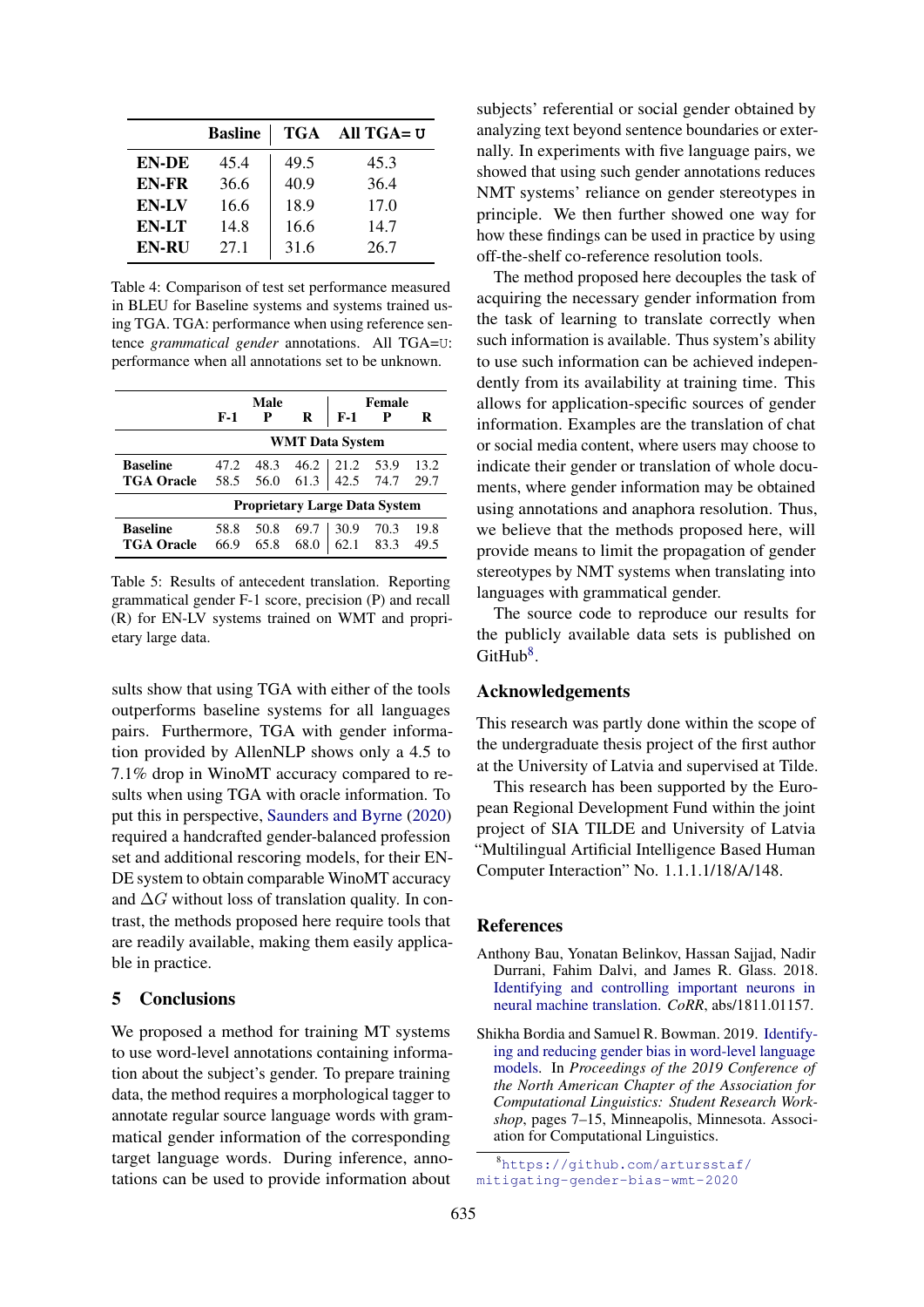- <span id="page-7-1"></span>Judith Butler. 1990. Feminism and the subversion of identity. *New York and London: Routledge*, 3:1–25.
- <span id="page-7-21"></span>Kevin Clark and Christopher D Manning. 2016. Deep reinforcement learning for mention-ranking coreference models. In *Proceedings of the 2016 Conference on Empirical Methods in Natural Language Processing*, pages 2256–2262.
- <span id="page-7-0"></span>Jennifer Coates. 1987. *Women, men and language: A sociolinguistic account of gender differences in language*. Longman.
- <span id="page-7-7"></span>Kate Crawford. 2017. The trouble with bias. In *Conference on Neural Information Processing Systems, invited speaker*.
- <span id="page-7-5"></span>Thomas Davidson, Debasmita Bhattacharya, and Ingmar Weber. 2019. Racial bias in hate speech and abusive language detection datasets. In *Proceedings of the Third Workshop on Abusive Language Online*, pages 25–35.
- <span id="page-7-19"></span>Chris Dyer, Victor Chahuneau, and Noah A Smith. 2013. A simple, fast, and effective reparameterization of ibm model 2. In *Proceedings of the 2013 Conference of the North American Chapter of the Association for Computational Linguistics: Human Language Technologies*, pages 644–648.
- <span id="page-7-11"></span>Mostafa Elaraby, Ahmed Y. Tawfik, Mahmoud Khaled, Hany Hassan, and Aly Osama. 2018. Gender aware spoken language translation applied to englisharabic. *2018 2nd International Conference on Natural Language and Speech Processing (ICNLSP)*, pages 1–6.
- <span id="page-7-2"></span>Pedro A Fuertes-Olivera. 2007. A corpus-based view of lexical gender in written business english. *English for Specific Purposes*, 26(2):219–234.
- <span id="page-7-16"></span>Philip Gage. 1994. A new algorithm for data compression. *C Users J.*, 12(2):23–38.
- <span id="page-7-9"></span>Nizar Habash, Houda Bouamor, and Christine Chung. 2019. [Automatic gender identification and reinflec](https://doi.org/10.18653/v1/W19-3822)[tion in Arabic.](https://doi.org/10.18653/v1/W19-3822) In *Proceedings of the First Workshop on Gender Bias in Natural Language Processing*, pages 155–165, Florence, Italy. Association for Computational Linguistics.
- <span id="page-7-13"></span>Marlis Hellinger and Heiko Motschenbacher. 2015. *Gender across languages*, volume 4. John Benjamins Publishing Company.
- <span id="page-7-17"></span>Felix Hieber, Tobias Domhan, Michael Denkowski, and David Vilar. 2020. [Sockeye 2: A toolkit for neu](https://www.aclweb.org/anthology/2020.eamt-1.50)[ral machine translation.](https://www.aclweb.org/anthology/2020.eamt-1.50) In *Proceedings of the 22nd Annual Conference of the European Association for Machine Translation*, pages 457–458, Lisboa, Portugal. European Association for Machine Translation.
- <span id="page-7-14"></span>Graeme Hirst. 1981. Anaphora in natural language understanding: A survey.
- <span id="page-7-8"></span>AI HLEG. 2019. Ethics guidelines for trustworthy ai. *High-Level Expert Group on Artificial Intelligence, Brussels*.
- <span id="page-7-4"></span>Dirk Hovy and Anders Søgaard. 2015. Tagging performance correlates with author age. In *Proceedings of the 53rd annual meeting of the Association for Computational Linguistics and the 7th international joint conference on natural language processing (volume 2: Short papers)*, pages 483–488.
- <span id="page-7-6"></span>Dirk Hovy and Shannon L. Spruit. 2016. [The social](https://doi.org/10.18653/v1/P16-2096) [impact of natural language processing.](https://doi.org/10.18653/v1/P16-2096) In *Proceedings of the 54th Annual Meeting of the Association for Computational Linguistics (Volume 2: Short Papers)*, pages 591–598, Berlin, Germany. Association for Computational Linguistics.
- <span id="page-7-3"></span>Anna Jørgensen, Dirk Hovy, and Anders Søgaard. 2015. Challenges of studying and processing dialects in social media. In *Proceedings of the workshop on noisy user-generated text*, pages 9–18.
- <span id="page-7-22"></span>Philipp Koehn. 2004. Statistical significance tests for machine translation evaluation. In *Proceedings of the 2004 conference on empirical methods in natural language processing*, pages 388–395.
- <span id="page-7-15"></span>Philipp Koehn, Hieu Hoang, Alexandra Birch, Chris Callison-Burch, Marcello Federico, Nicola Bertoldi, Brooke Cowan, Wade Shen, Christine Moran, Richard Zens, Chris Dyer, Ondřej Bojar, Alexandra Constantin, and Evan Herbst. 2007. [Moses: Open](https://www.aclweb.org/anthology/P07-2045) [source toolkit for statistical machine translation.](https://www.aclweb.org/anthology/P07-2045) In *Proceedings of the 45th Annual Meeting of the Association for Computational Linguistics Companion Volume Proceedings of the Demo and Poster Sessions*, pages 177–180, Prague, Czech Republic. Association for Computational Linguistics.
- <span id="page-7-20"></span>Kenton Lee, Luheng He, Mike Lewis, and Luke Zettlemoyer. 2017. End-to-end neural coreference resolution. In *Proceedings of the 2017 Conference on Empirical Methods in Natural Language Processing*, pages 188–197.
- <span id="page-7-10"></span>Paul Michel and Graham Neubig. 2018. [Extreme adap](https://doi.org/10.18653/v1/P18-2050)[tation for personalized neural machine translation.](https://doi.org/10.18653/v1/P18-2050) In *Proceedings of the 56th Annual Meeting of the Association for Computational Linguistics (Volume 2: Short Papers)*, pages 312–318, Melbourne, Australia. Association for Computational Linguistics.
- <span id="page-7-12"></span>Amit Moryossef, Roee Aharoni, and Yoav Goldberg. 2019. [Filling gender & number gaps in neural ma](https://doi.org/10.18653/v1/W19-3807)[chine translation with black-box context injection.](https://doi.org/10.18653/v1/W19-3807) In *Proceedings of the First Workshop on Gender Bias in Natural Language Processing*, pages 49–54, Florence, Italy. Association for Computational Linguistics.
- <span id="page-7-18"></span>Peteris Paikens, Laura Rituma, and Lauma Pretkalnina. 2013. Morphological analysis with limited resources: Latvian example. In *Proceedings of the 19th Nordic Conference of Computational Linguistics (NODALIDA 2013)*, pages 267–277.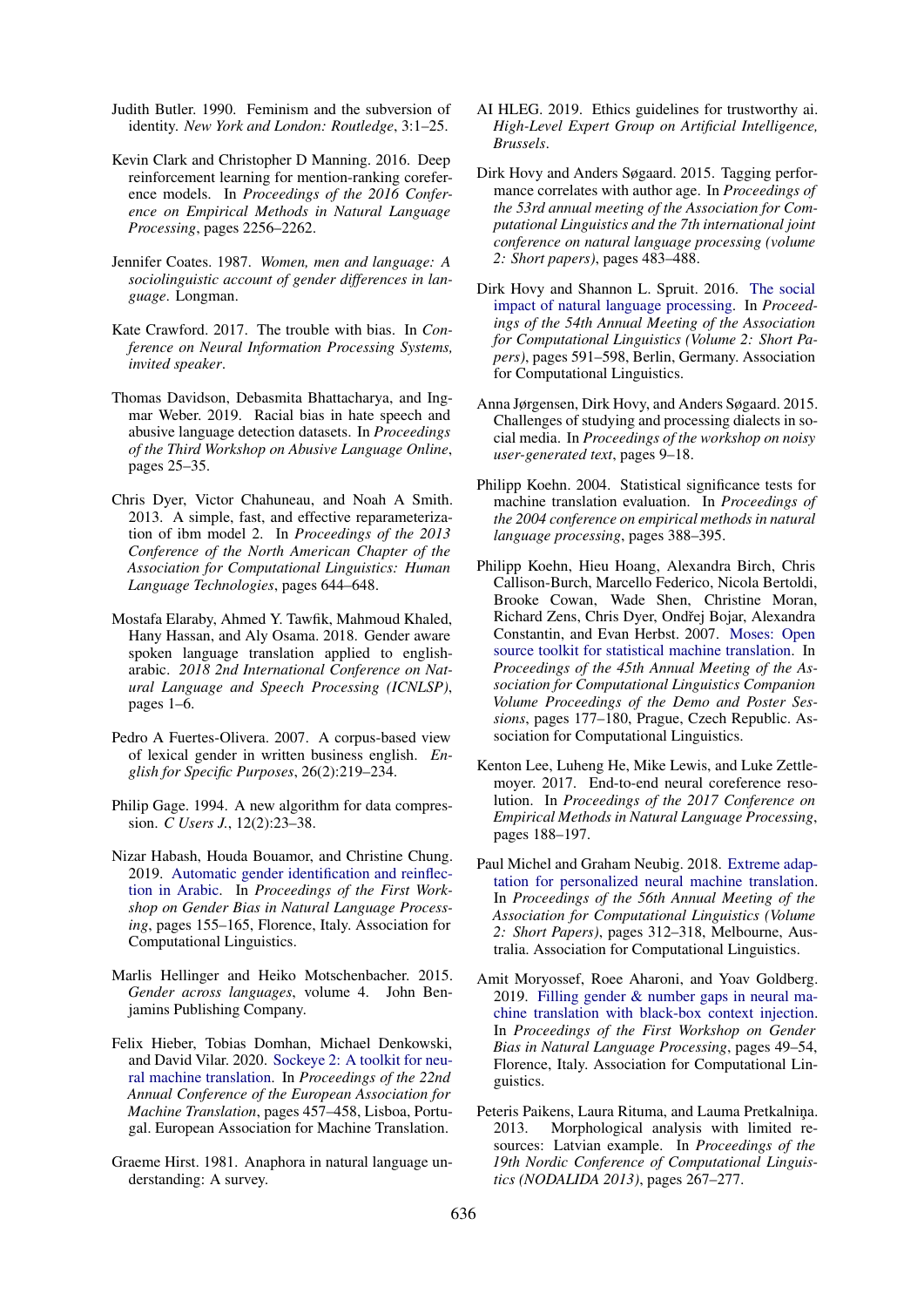- <span id="page-8-16"></span>Kishore Papineni, Salim Roukos, Todd Ward, and Wei-Jing Zhu. 2002. [Bleu: a method for automatic eval](https://doi.org/10.3115/1073083.1073135)[uation of machine translation.](https://doi.org/10.3115/1073083.1073135) In *Proceedings of the 40th Annual Meeting of the Association for Computational Linguistics*, pages 311–318, Philadelphia, Pennsylvania, USA. Association for Computational Linguistics.
- <span id="page-8-10"></span>Mārcis Pinnis, Andrejs Vasiljevs, Rihards Kalniņš, Roberts Rozis, Raivis Skadinš, and Valters Šics. 2018. [Tilde MT platform for developing client spe](https://www.aclweb.org/anthology/L18-1214)[cific MT solutions.](https://www.aclweb.org/anthology/L18-1214) In *Proceedings of the Eleventh International Conference on Language Resources and Evaluation (LREC 2018)*, Miyazaki, Japan. European Language Resources Association (ELRA).
- <span id="page-8-17"></span>Matt Post. 2018. [A call for clarity in reporting BLEU](https://doi.org/10.18653/v1/W18-6319) [scores.](https://doi.org/10.18653/v1/W18-6319) In *Proceedings of the Third Conference on Machine Translation: Research Papers*, pages 186– 191, Brussels, Belgium. Association for Computational Linguistics.
- <span id="page-8-1"></span>Marcelo OR Prates, Pedro H Avelar, and Luís C Lamb. 2019. Assessing gender bias in machine translation: a case study with google translate. *Neural Computing and Applications*, pages 1–19.
- <span id="page-8-13"></span>Lutz Prechelt. 1998. Early stopping-but when? In *Neural Networks: Tricks of the trade*, pages 55–69. Springer.
- <span id="page-8-14"></span>Peng Qi, Yuhao Zhang, Yuhui Zhang, Jason Bolton, and Christopher D. Manning. 2020. [Stanza: A](https://doi.org/10.18653/v1/2020.acl-demos.14) [python natural language processing toolkit for many](https://doi.org/10.18653/v1/2020.acl-demos.14) [human languages.](https://doi.org/10.18653/v1/2020.acl-demos.14) In *Proceedings of the 58th Annual Meeting of the Association for Computational Linguistics: System Demonstrations*, pages 101– 108, Online. Association for Computational Linguistics.
- <span id="page-8-0"></span>John R Rickford. 2016. *Raciolinguistics: How language shapes our ideas about race*. Oxford University Press.
- <span id="page-8-9"></span>Rachel Rudinger, Jason Naradowsky, Brian Leonard, and Benjamin Van Durme. 2018. Gender bias in coreference resolution. In *Proceedings of the 2018 Conference of the North American Chapter of the Association for Computational Linguistics: Human Language Technologies, Volume 2 (Short Papers)*, pages 8–14.
- <span id="page-8-6"></span>Danielle Saunders and Bill Byrne. 2020. Reducing gender bias in neural machine translation as a domain adaptation problem. Association for Computational Linguistics.
- <span id="page-8-8"></span>Rico Sennrich and Barry Haddow. 2016. [Linguistic](https://doi.org/10.18653/v1/W16-2209) [input features improve neural machine translation.](https://doi.org/10.18653/v1/W16-2209) In *Proceedings of the First Conference on Machine Translation: Volume 1, Research Papers*, pages 83– 91, Berlin, Germany. Association for Computational Linguistics.
- <span id="page-8-11"></span>Rico Sennrich, Barry Haddow, and Alexandra Birch. 2016. [Neural machine translation of rare words](https://doi.org/10.18653/v1/P16-1162) [with subword units.](https://doi.org/10.18653/v1/P16-1162) In *Proceedings of the 54th Annual Meeting of the Association for Computational Linguistics (Volume 1: Long Papers)*, pages 1715– 1725, Berlin, Germany. Association for Computational Linguistics.
- <span id="page-8-4"></span>Gabriel Stanovsky, Noah A. Smith, and Luke Zettlemoyer. 2019. [Evaluating gender bias in machine](https://doi.org/10.18653/v1/P19-1164) [translation.](https://doi.org/10.18653/v1/P19-1164) In *Proceedings of the 57th Annual Meeting of the Association for Computational Linguistics*, pages 1679–1684, Florence, Italy. Association for Computational Linguistics.
- <span id="page-8-15"></span>Milan Straka and Jana Straková. 2017. [Tokenizing,](http://www.aclweb.org/anthology/K/K17/K17-3009.pdf) [pos tagging, lemmatizing and parsing ud 2.0 with](http://www.aclweb.org/anthology/K/K17/K17-3009.pdf) [udpipe.](http://www.aclweb.org/anthology/K/K17/K17-3009.pdf) In *Proceedings of the CoNLL 2017 Shared Task: Multilingual Parsing from Raw Text to Universal Dependencies*, pages 88–99, Vancouver, Canada. Association for Computational Linguistics.
- <span id="page-8-3"></span>Yi Chern Tan and L. Elisa Celis. 2019. [Assessing](http://papers.nips.cc/paper/9479-assessing-social-and-intersectional-biases-in-contextualized-word-representations.pdf) [social and intersectional biases in contextualized](http://papers.nips.cc/paper/9479-assessing-social-and-intersectional-biases-in-contextualized-word-representations.pdf) [word representations.](http://papers.nips.cc/paper/9479-assessing-social-and-intersectional-biases-in-contextualized-word-representations.pdf) In H. Wallach, H. Larochelle, A. Beygelzimer, F. dAlché-Buc, E. Fox, and R. Garnett, editors, *Advances in Neural Information Processing Systems 32*, pages 13230–13241. Curran Associates, Inc.
- <span id="page-8-7"></span>Eva Vanmassenhove, Christian Hardmeier, and Andy Way. 2018. [Getting gender right in neural machine](https://doi.org/10.18653/v1/D18-1334) [translation.](https://doi.org/10.18653/v1/D18-1334) In *Proceedings of the 2018 Conference on Empirical Methods in Natural Language Processing*, pages 3003–3008, Brussels, Belgium. Association for Computational Linguistics.
- <span id="page-8-2"></span>Eva Vanmassenhove, Dimitar Shterionov, and Andy Way. 2019. [Lost in translation: Loss and decay of](https://www.aclweb.org/anthology/W19-6622) [linguistic richness in machine translation.](https://www.aclweb.org/anthology/W19-6622) In *Proceedings of Machine Translation Summit XVII Volume 1: Research Track*, pages 222–232, Dublin, Ireland. European Association for Machine Translation.
- <span id="page-8-12"></span>Ashish Vaswani, Noam Shazeer, Niki Parmar, Jakob Uszkoreit, Llion Jones, Aidan N Gomez, Ł ukasz Kaiser, and Illia Polosukhin. 2017. [Attention is all](http://papers.nips.cc/paper/7181-attention-is-all-you-need.pdf) [you need.](http://papers.nips.cc/paper/7181-attention-is-all-you-need.pdf) In I. Guyon, U. V. Luxburg, S. Bengio, H. Wallach, R. Fergus, S. Vishwanathan, and R. Garnett, editors, *Advances in Neural Information Processing Systems 30*, pages 5998–6008. Curran Associates, Inc.
- <span id="page-8-5"></span>Jieyu Zhao, Tianlu Wang, Mark Yatskar, Vicente Ordonez, and Kai-Wei Chang. 2018. [Gender bias in](https://doi.org/10.18653/v1/N18-2003) [coreference resolution: Evaluation and debiasing](https://doi.org/10.18653/v1/N18-2003) [methods.](https://doi.org/10.18653/v1/N18-2003) In *Proceedings of the 2018 Conference of the North American Chapter of the Association for Computational Linguistics: Human Language Technologies, Volume 2 (Short Papers)*, pages 15–20, New Orleans, Louisiana. Association for Computational Linguistics.